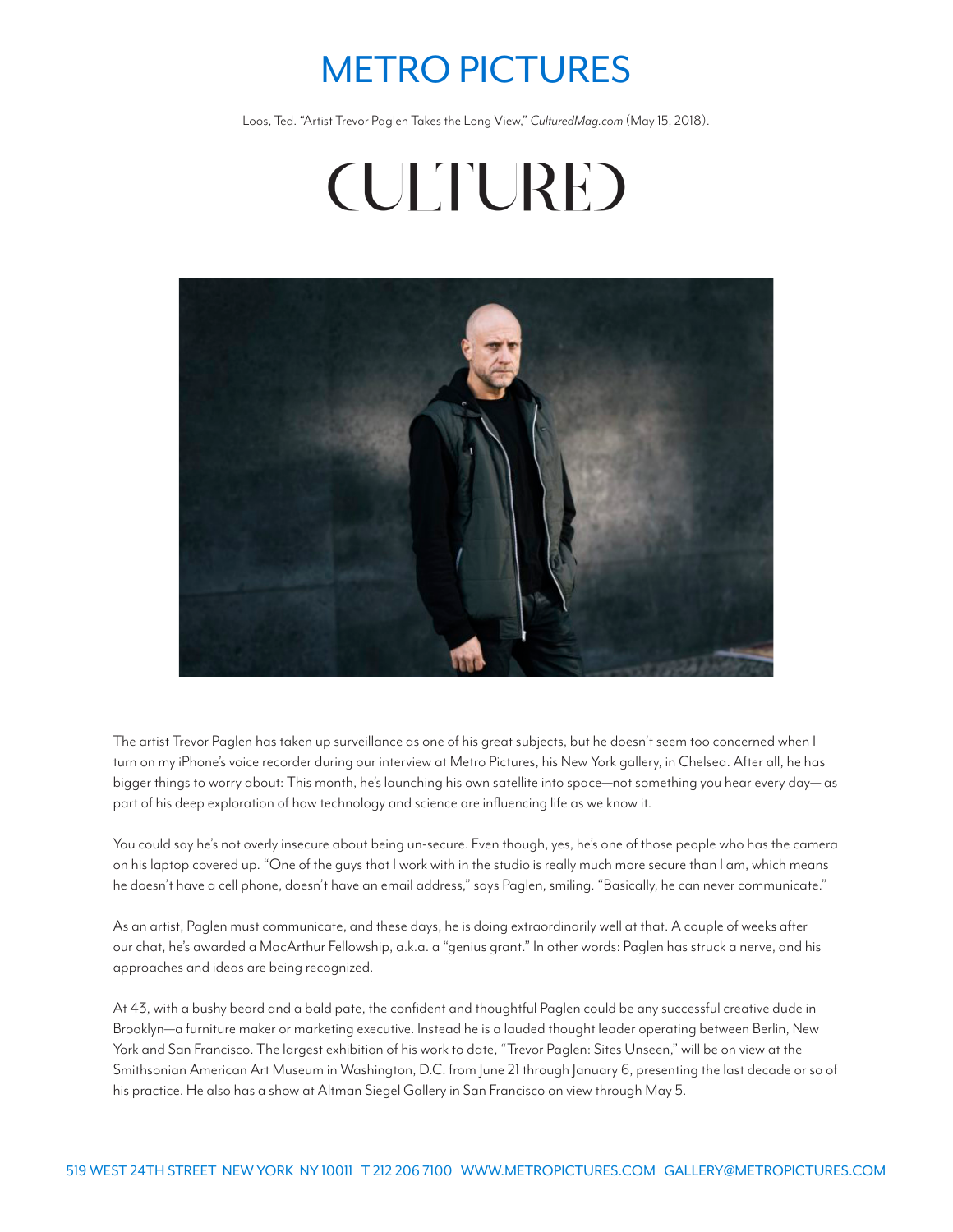

Trevor Paglen's *They Watch the Moon*, 2010.

There is perhaps some irony in a Smithsonian show, given that it's a government museum and much of what Paglen tackles in his work is the overreach of the state into our lives. "Exactly," he says when I bring this up. "The Smithsonian museums are free, open to the public. They are among the most visited museums in the world. So it's great to be able to have that kind of platform." Although sincere, Paglen doesn't come across as too eager to please, either. His ideas are his ideas, take them or leave them.

Certainly his satellite, Orbital Reflector, is his highest-profile piece—in all senses of the word: It will circle in low Earth orbit at a distance of some 350 miles up. "It's a kind of giant diamond structure that's 100 feet long and 6 feet high," Paglen explains, "and it is just designed to reflect sunlight down to Earth. It will be up there for about two months." The launch, from California's Vandenberg Air Force Base, will be on one of Elon Musk's SpaceX rockets, and the project is funded by the Nevada Museum of Art, a sponsor of important earthworks in the past. "Hopefully it'll work," Paglen says, laughing.

For the artist, what Orbital Reflector doesn't do is the key. "The idea behind it is, 'Can you build a satellite that has no military, commercial or scientific purpose?'" he says. "In other words, can you build a satellite that's the exact opposite of every other satellite that has ever been made, one that is as close to a purely aesthetic gesture as possible?"

Orbital Reflector will be visible as a light in the night sky from time to time, and there will be "star parties" at museums for group viewing. Paglen will also document the project in a film.

Such work requires talents more akin to a project manager or foreman rather than the conventional artist skill set. Just the permissions involved in launching something into space were daunting, and there was the issue of insurance—turns out Prudential doesn't have a standard policy for purely aesthetic satellites.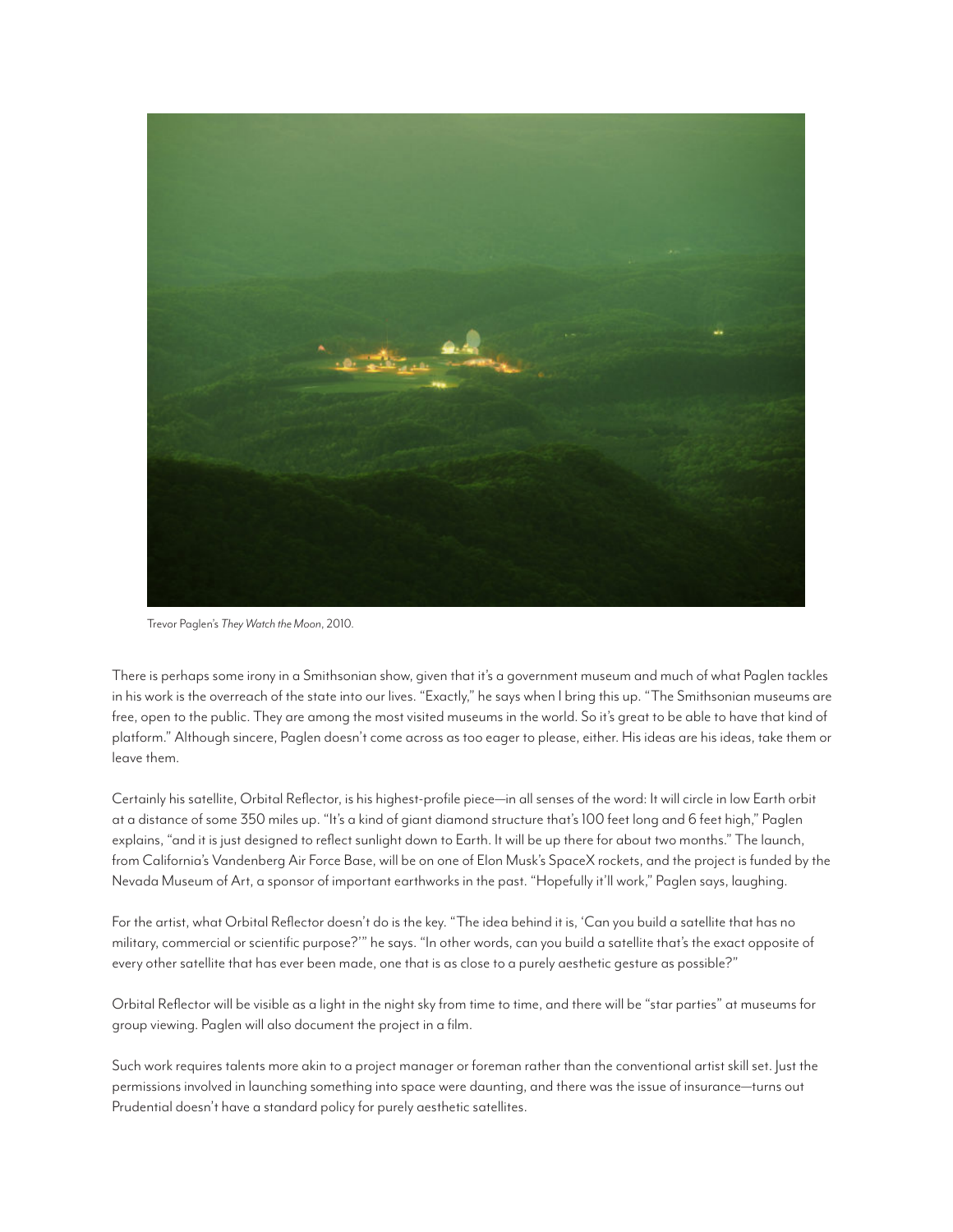

Trevor Paglen in his studio, Berlin, Germany.

"The launch will be insured, so if the rocket blows up we're good," says Paglen. But insuring for a satellite that gets deployed but then doesn't work? The cost of that was prohibitive. So he and his team got creative. "We figured out it's cheaper to build two satellites and have one as a back-up than it would be to build one and then insure it."

Born in Maryland, Paglen went to the University of California at Berkeley, returning there later for a PhD in geography; in between those stints, he got an MFA at the School of the Art Institute of Chicago. He had his first New York show, at a nowdefunct gallery, only in 2006—in other words, he has come to prominence pretty fast.

At his Metro Pictures show last fall, he showed the impressive array of technology he deploys. He has had to harness it to warn us about the dangers of tech itself. There's a temptation to imagine Paglen making these pieces in an underground lair surrounded by walls of rare equipment, but he sets me straight. Although it takes multiple machines and lots of hardware, he notes that "you can do it on your home computer." He also acknowledges that "it's expensive in terms of doing the research and development, and my power bill has tripled."

Paglen is worried about what happens when humans are taken out of the decision-making process, particularly in matters related to artificial intelligence and mass surveillance. He's one of a group of artists critically mining the same territory, including his friend and collaborator Laura Poitras, in whose former Berlin studio he now works.